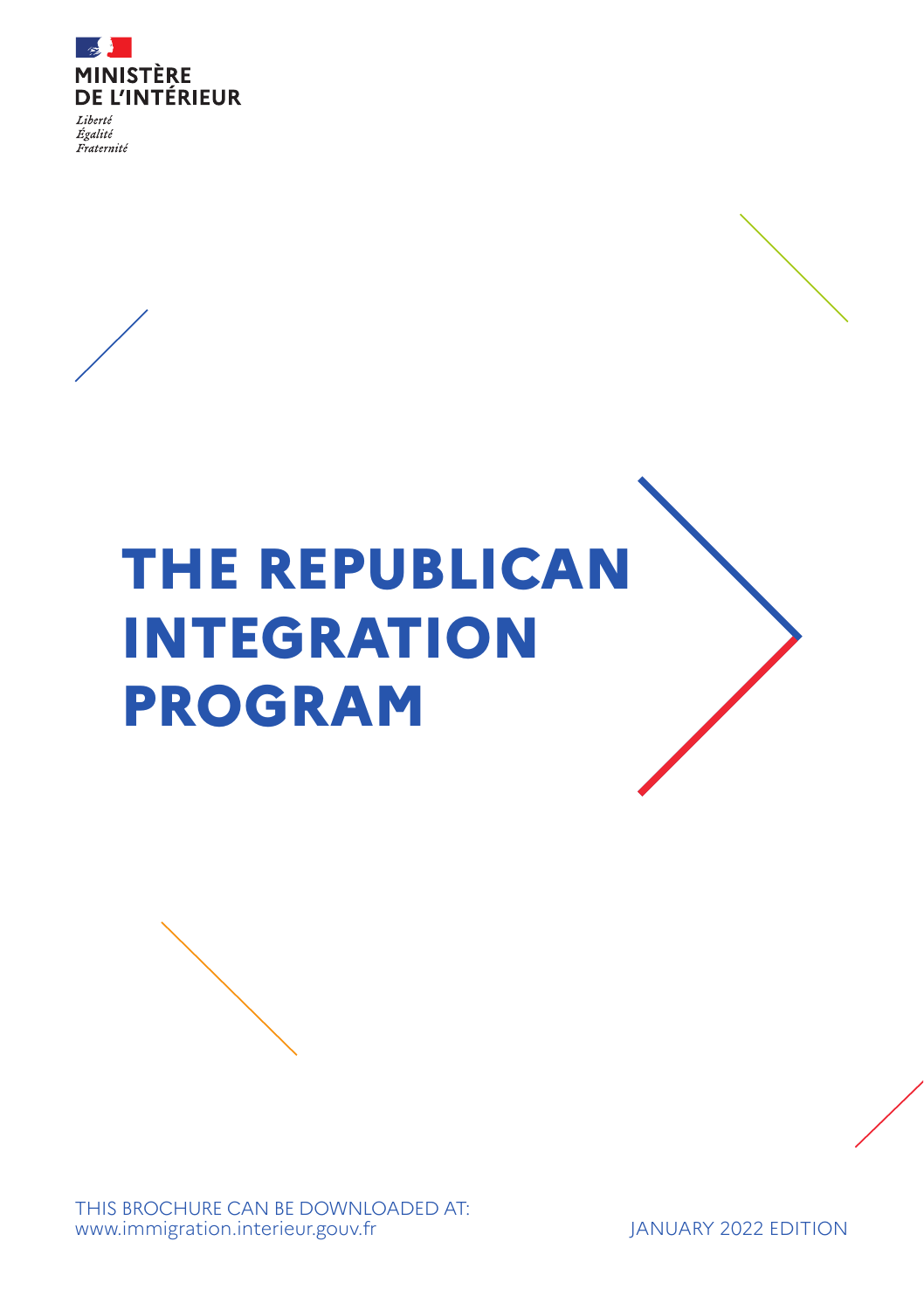# A FOREIGNER ADMITTED FOR THE FIRST TIME TO STAY IN FRANCE AND WHO WISHES TO LIVE PERMANENTLY IN THE COUNTRY COMMITS TO BE EFFECTIVELY INVOLVED IN A PERSONALISED REPUBLICAN INTEGRATION PROGRAM.

### THIS PROGRAM HAS THE FOLLOWING OBJECTIVES:

- The understanding by the foreigner of the values and principles of the French Republic;
- Providing newly arrived foreigner's means to learn or improve their French language skills;
- Social and professional integration;
- Empowerment.

The republican integration process is regularly evaluated and is subject to ongoing improvements validated by an interministerial committee. A major reform occurred in 2019, and new provisions are entering in force on January 1, 2022.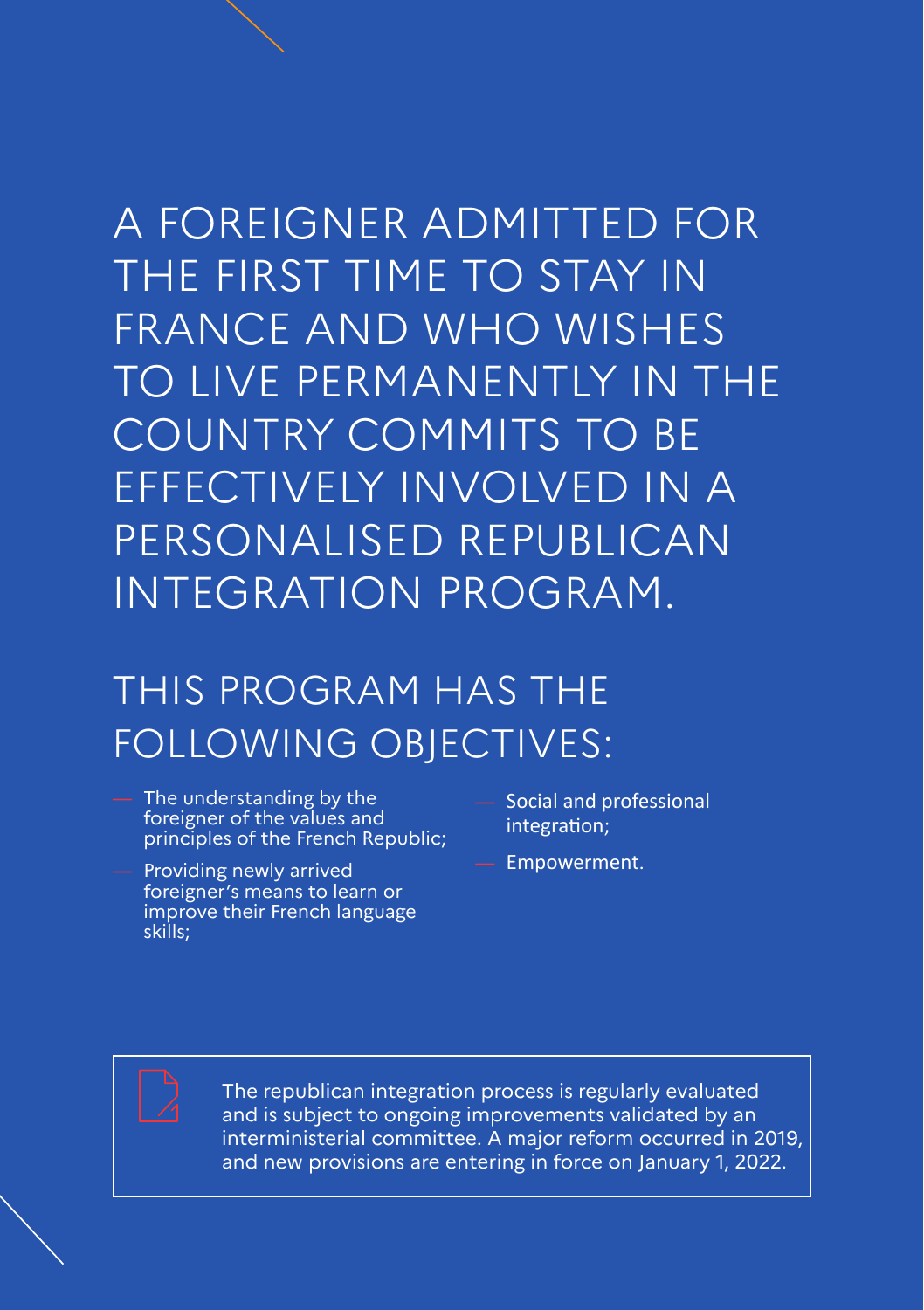

### PREPARING FOR ARRIVAL IN FRANCE

The « Vivre et accéder à l'emploi en France » (Living and accessing employment in France) MOOC, available free of charge on line (www. fun-mooc.fr/fr/cours/vivre-et-acceder-lemploien-france), lists all the useful information for foreigners preparing their arrival in France: the values and principles that characterise French society as well as all the administrative procedures to be completed before the departure and when settling in France.

# THE REPUBLICAN INTEGRATION CONTRACT, A FRAMEWORK FOR THE INTEGRATION PROGRAM

The signing of a Republican Integration Contract (CIR) – that replaced since 1st July 2016 the Reception and Integration Contract (CAI), experimented in 2003 and generally applied in 2007 – signifies the commitment of the foreigner in the Republican integration program and is carried out by the French Office for Immigration and Integration (OFII).

#### **CIR signatories**

The CIR is signed by all foreigners, including refugees and beneficiaries of subsidiary protection, authorised for the first time to reside legally in France and who wish to settle there permanently. These foreigners are called "newly arrived foreigners".

#### **The following persons are exempt from signing the CIR:**

 $-$  a foreigner holding one of the following residence permits provided for in the Code of Entry and Residence of Foreigners and Right of Asylum (CESEDA): visitor (Article L. 426-20), student (Article L. 422-1), trainee (Article L. 426-23), temporary worker (Article L. 421-3), 3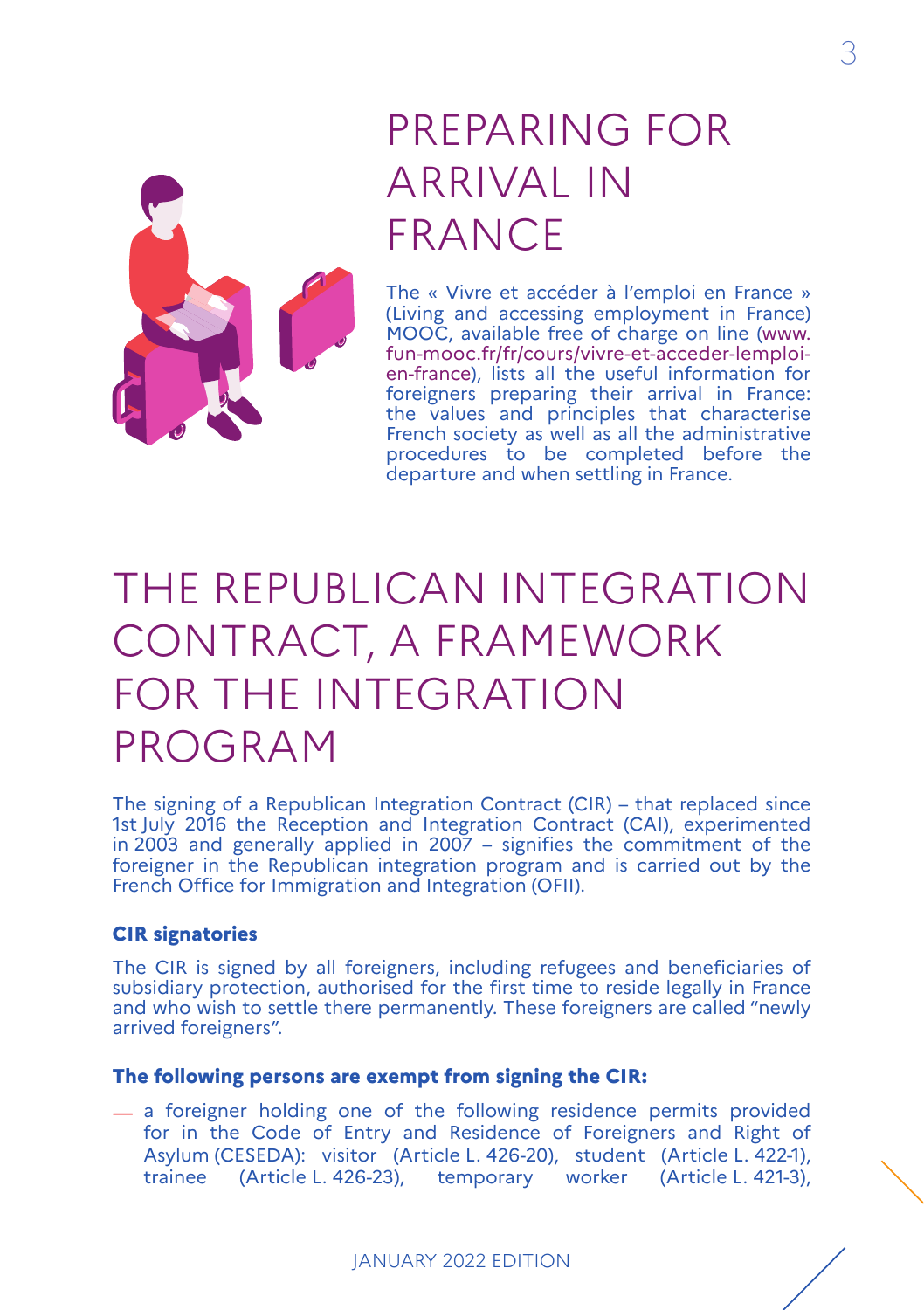person born in France and having resided there for at least 8 years (Article L. 423-13), foreign patient (Article L. 425-9), highly qualified foreigner, foreign entrepreneur, or foreign artist eligible to the "passeport talent" (Article L. 421-7 to L. 421-21), family member of a "passeport talent" holder (passeport talent famille) (Article L. 421-22), seasonal worker (Article L. 421-34) and intracompany international assignee (Article L. 421-26);

- $-$  a foreigner who has completed his schooling at a French secondary school in France or abroad for at least three academic years, or who has completed higher education in France for a at least one academic year;
- $-$  foreigners aged 16 to 18 who are eligible for a residence permit and who meet the conditions for acquiring French nationality;
- $\overline{\phantom{a}}$  a third country national from a Member State of the European Union, from another State party to the Agreement on the European Economic Area or from the Swiss Confederation.

Foreigners who have not signed a CIR nor a CAI when entering French territory, either because they were exempt or because they arrived in France before these mechanisms were in place, may request to voluntarily sign a CIR. To do so, they must contact the OFII's territorial directorate closest to their place of residence.

— In 2021, realy 109,000 CIR have been signed, a majority of which by people who were admitted to stay for family reasons (51%) or humanitarian reasons (32%).



NEW On 1st Ianuary 2022, the CIR enters into force in Mayotte, with trainings adapted to specific local specificities. 5,000 signatures are expected this year.



 $\varDelta$ 

### THE PERSONALISED INITIAL INTERVIEW

Upon his/her arrival in the territorial platforms of the OFII, the newly arrived foreigner benefits from a personalised interview. This interview represents an actual stage of the assessment of the foreigner's personal situation and needs, particularly those related to employment. It allows one's social, family and professional situation to be taken into consideration, and helps to accordingly direct him towards the local services that correspond to his needs.

THE REPUBLICAN INTEGRATION PROGRAM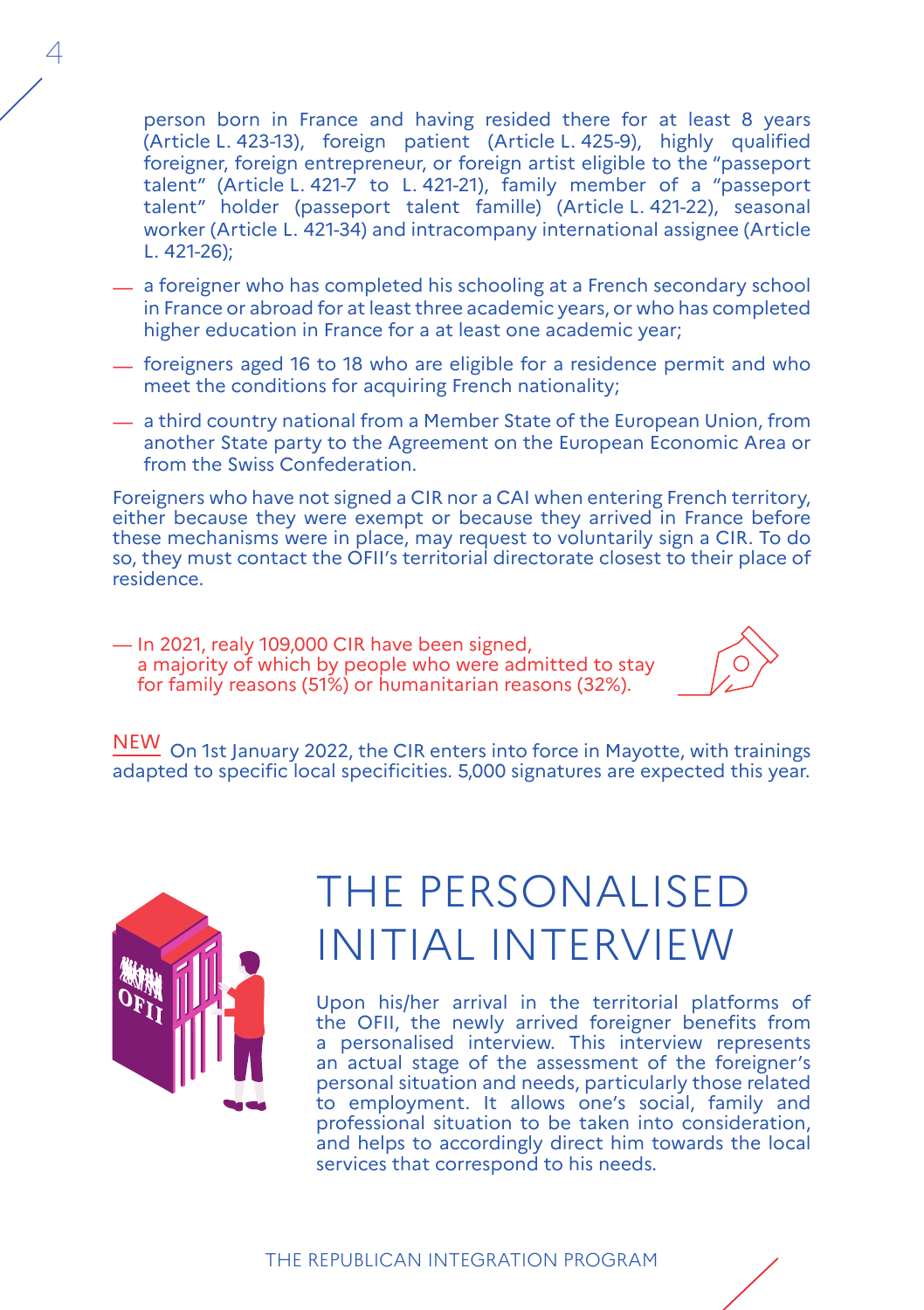#### **During this interview, two mandatory trainings courses are prescribed:**

- civic training:
- $\equiv$  language training to reach level A1 of the Common European Framework of Reference for Languages (CEFR), if the need is identified after an evaluation of the language level (oral and written).

Based on the foreigner's situation and needs, he/she is directed to additional language training and to an employment public services operator for a in-depth interview for professional orientation, followed by appropriate support. If he is not looking for employment, or does not wish to benefit from this support, he may contact the officer to request for an exemption.



At the end of the interview, the CIR, which provides a summary of the prescribed training and guidance advice, is signed by the newly arrived foreigner.

### CIVIC TRAINING

In order to better appropriate the principles of the French Republic and the values of French society, foreigners are required to participate in civic training.

In March 2019, the duration of this training doubled to four days.

It consists of five subjects:

- $-$  The picture of France. The main characteristics of France and the fundamental landmarks (geographical, historical, ways of life...) are given. The focus is on the principles and values that form the basis for life in France and the balance between rights and duties. These fundamental principles constitute the common theme for the training and all the subjects offered.
- $-$  **Health.** The objective is to help foreigners to quickly identify health professionals and to accompany them in the necessary steps to exercise their rights.

#### JANUARY 2022 EDITION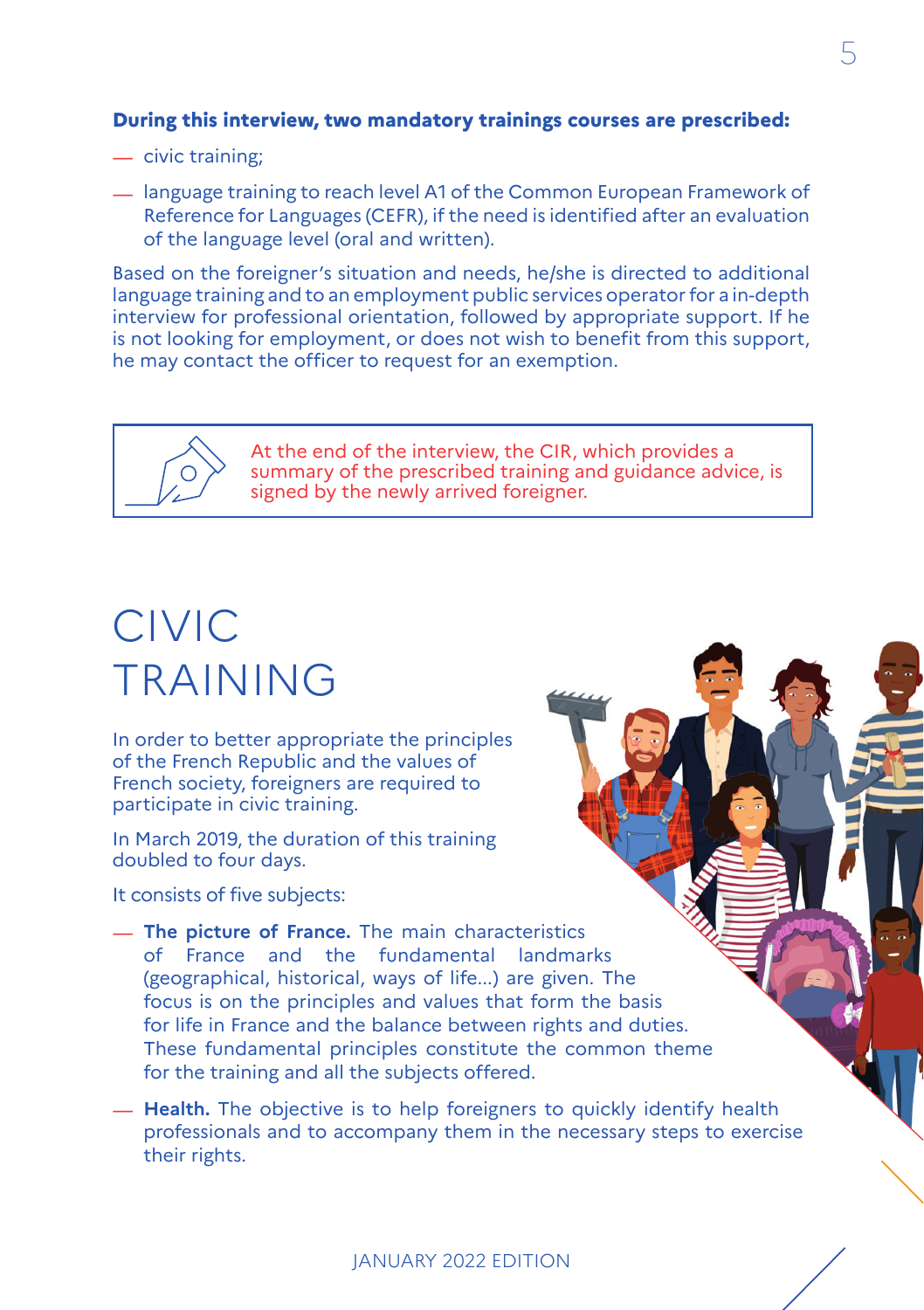- $\equiv$  **Employment.** Access to employment is, along with fluency in French, the key factor for full integration. The training explains the legal framework of the French labour market, its main support structures, provides advices for an effective job search and have one's experience recognised. It also explains the code of life at work, and the opportunities for skill development that become accessible with vocational training.
- $-$  **Parenting.** This new subject emphasises the concept of parental authority and the rights of children. It also deals with issues related to childcare and schooling. The courses help to instil French principles and values in a school setting (equal opportunity, gender equality, secularism, contribution to school life, etc.).
- $-$  **Accommodation.** This remains one of the major concerns for foreigners, more particularly those benefiting from international protection. Several courses are dedicated to housing to help foreigners find an accommodation adapted to their circumstances and to remind them of the regulatory conditions and of the criteria for living in a proper accommodation.

NEW In order to facilitate the understanding of the contents of the training, the summary booklet given to trainees that contains the main messages of the training days is now available in 10 languages (English, Arab, Pashto, Dari, Tamil, Mandarin Chinese, Bengali, Russian, Tigrinya and Turkish).

To make the training more interactive, works in small groups are suggested, with quizzes, scenarios, role plays and digital tools, to generate interest and involve the trainees in the training programs.

The training package is constantly improved and an action training plan helps them to better understand the teaching method and the new tools provided.

NEW To address the health crisis and diversify the conditions for granting access to the civic training, a distance learning package has been created and will be implemented for the two first days from the year 2022 onwards.

### LANGUAGE TRAINING

Learning French is an essential requirement for integrating French society.

Thus, from his first appointment in the territorial platform of the OFII, the foreigner takes a test in order to assess his written and oral skills in French. Depending on the results and the needs identified thereof, six language training courses may be required.

THE REPUBLICAN INTEGRATION PROGRAM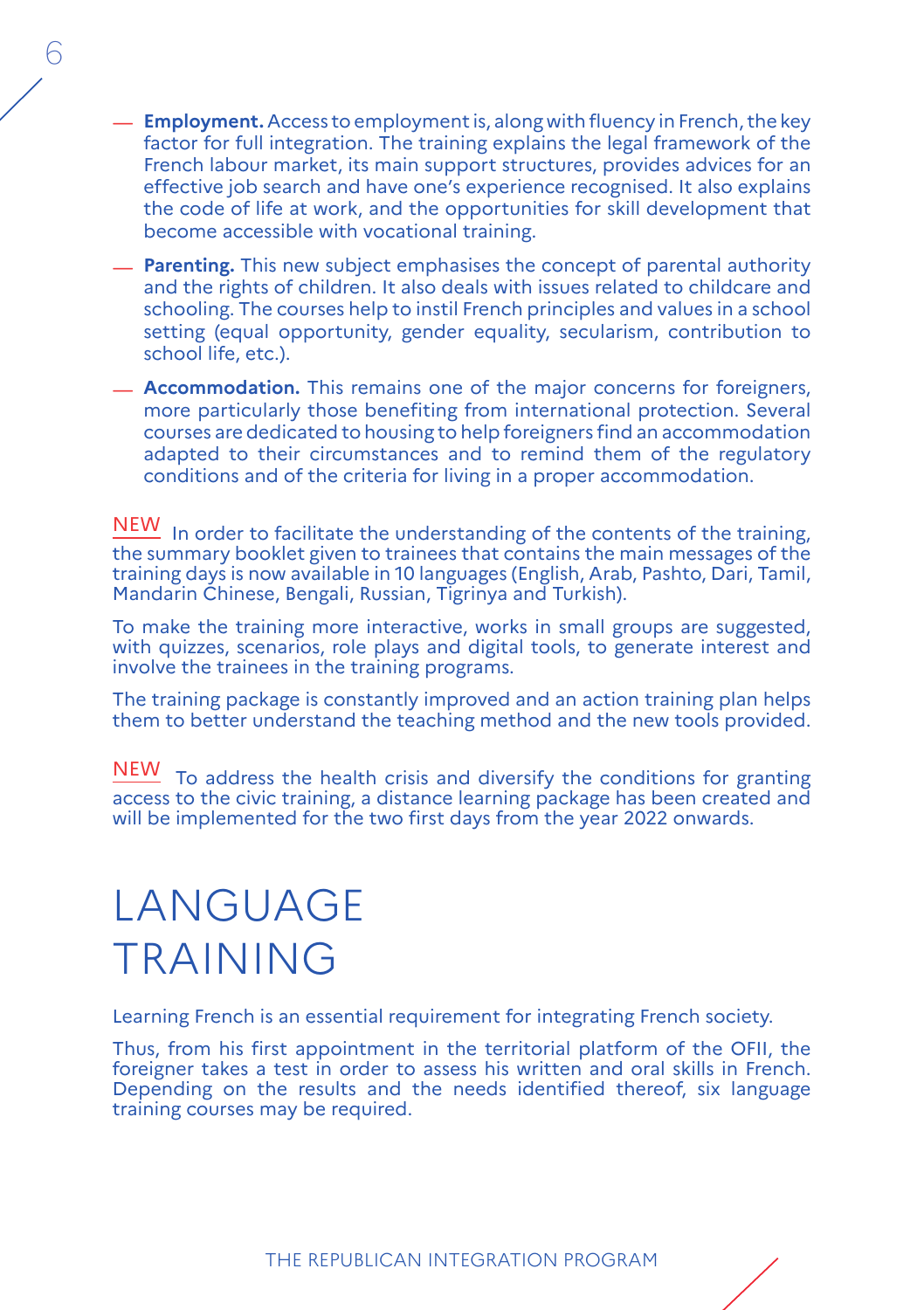To reach or improve towards the CECRL A1 level, four mandatory programs can be required, consisting of respectively 100h, 200h, 400h and 600h, according to an adjustable number of hours per week so that the personal circumstances are taken into account. 400h and 600h trainings are destined to people that have had little to no education in their country of origin and that have little to no proficiency over reading and writing in their mother tongue.

To reach or improve towards the A2 and B1 levels, two additional – and optional – trainings of 100h each can be required. These trainings are available without any time limit after the signature of the CIR.

I learn French

The A2 level is required for a ten-year residence permit.

The B1 level is required for French citizenship.

The training methodology focuses on interactivity, the use of new technologies and field visits. French language training focuses on professional and everyday life, to facilitate integration through employment.

#### **Language level certification**

As soon as the language level is assessed at the time of signing the CIR, but also at the end of the A1, A2 and B1 trainings, the foreigner can, within a certain time limit, have his language level certified by a specialised agent and use this certification to help his integration and search for a job. This certification fee is covered by the State.

#### **Digital offer for the integration of foreigners**

The digital mode in teaching and learning is a useful and necessary addition to classroom learning in order to meet the needs of a diverse and increasingly mobile audience.

In addition to the trainings organized in the field of the CIR, the French Ministry of the Interior supports the development of digital projects including MOOCs (Massive Open Online Courses) promoting the learning of the French language, the adoption of the values of the French Republic and the functioning of French society, such as the collection of MOOC titled "Vivre en France" – living in France – and "Travailler en France" – working in France, all available on the FUN platform (www.fun-mooc.fr).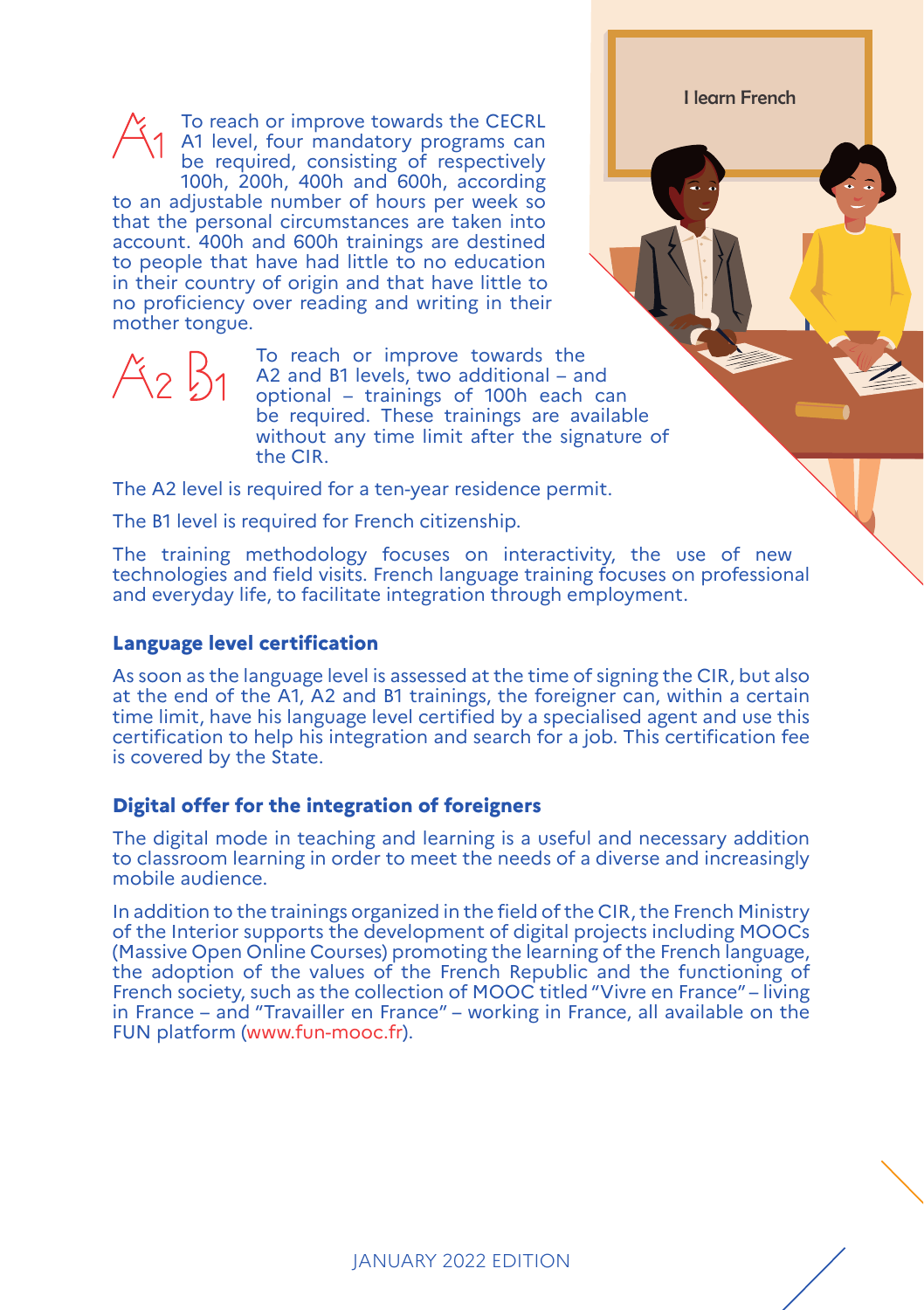### FINAL CIR INTERVIEW

Since 2019, the OFII invites the foreigner to another interview at least three months after the end of his trainings. This interview allows to make an assessment about the followed trainings and his personal situation, so that he can be oriented towards the available local services that are the most appropriated for the rest of his process.

# THE CIR AS A BALANCE BETWEEN RIGHTS AND DUTIES

By signing the CIR, the foreigners can benefit from trainings, guidance and advice adapted to their situation, provided free of charge by the State.

In return, the foreigners are to follow with diligence and commitment the trainings and not to express any reject of the core values of the French society and the French Republic.



Compliance with these obligations along with the other conditions required for a residence permit, is the requirement for the issue of a multi-year residence permit of 2 to 4 years after one year of legal residence.

The contract may be terminated by the Prefect on the OFII's proposal if it finds that the foreigner, with no valid reason, does not participate in a required training, or doesn't respect its commitments in accordance with the framework of the Republican Integration Contract, without prejudice to any measures that might be taken by the Prefect regarding the right to stay.

NEW From 1st January 2022 onwards, any foreigner that signed a CIR and asks for a multiyear residence permit will have to sign an agreement engaging him to respect the principles of the French Republic. This signature takes place at the end of the civic training during which these principles have been presented to him.

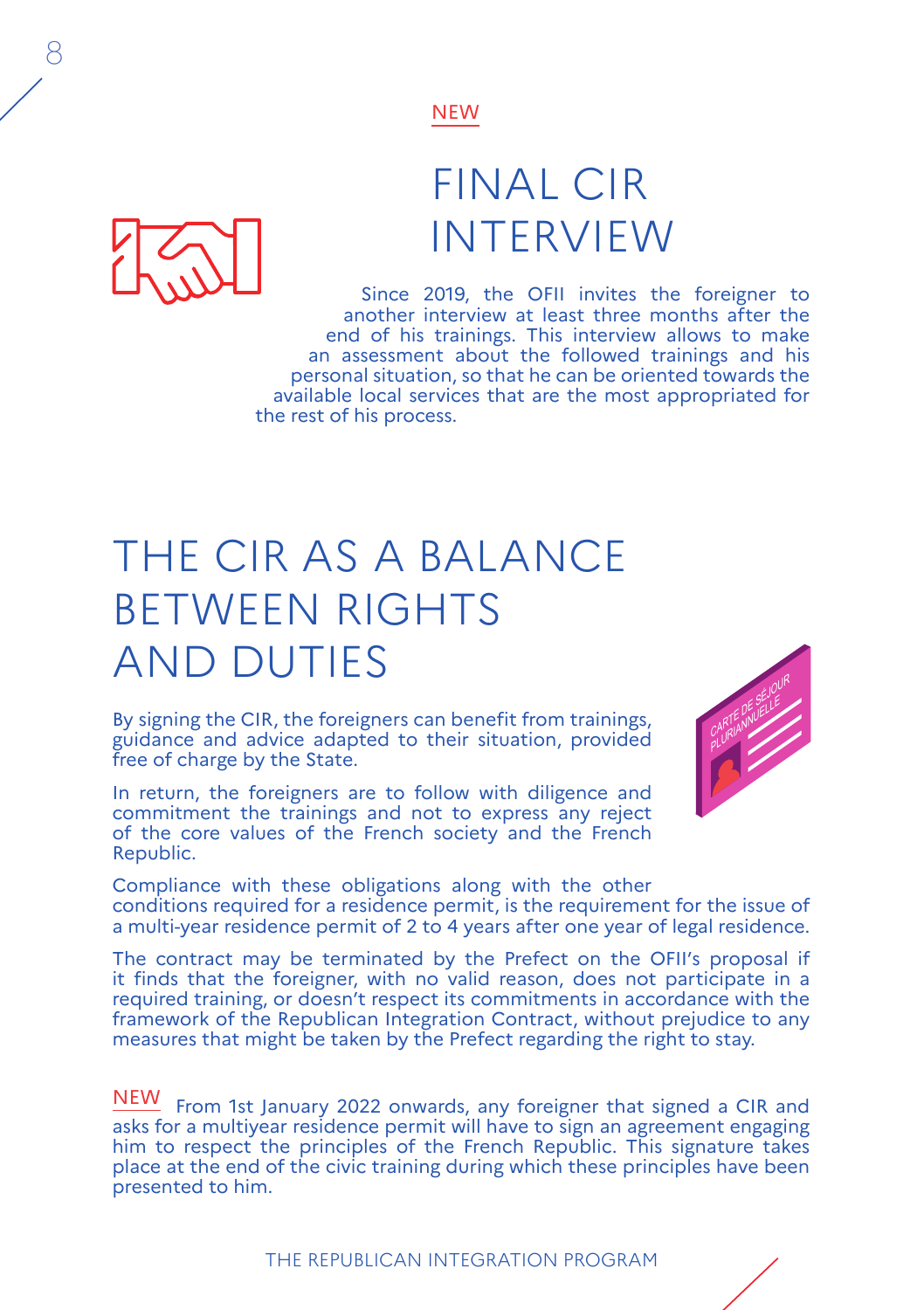# IN ADDITION AND BEYOND THE CIR: ACTIONS FOR SUPPORT ON THE TERRITORIES

In addition and beyond the CIR, the State will mobilise in 2022 a €83M envelope to facilitate the integration of newly arrived foreigners during their first years as lawful residents on French territory.

These loans are in large part decentralised (about 75%). The regional and departmental Prefects, entrusted with these, extend at the local level the national strategic orientations addressed each year by the Minister of the Interior, in line with local needs, around the following priorities.

#### **1) Proficiency over the French language**

Within the framework of the CIR, trainings aimed at helping to reach the CECRL B1 level are offered by the OFII.

Additional training can be offered on the territories:

- $\overline{\phantom{a}}$  for people with the most difficulties to master the language and in need of an appropriate educational method to reach the A1 level;
- $-$  to meet the needs identified when it comes to learning French for professional purposes, to better meet the needs of the local job market.

The development of cohesive language programs is also a key when it comes to mastering French language. As such, language assessment and orientation platforms are supported in the territories and rely on a mapping offer of the language training that has been taken to the national level.



National mapping of the language training offer: [https://reseau.intercariforef.org/formations/recherche-formations-dian.html](https://reseau.intercariforef.org/formations/recherche-formations-dian.html )

#### **2) Integration of the foreigners through employment**

This priority shall concentrate 60% of the assigned funds, based on specialised actions and on a better consideration of foreigners by the employment public services, as part of the framework-agreement signed between said service, the State and the OFII for the 2020-2024 period.

Integration on the labour market of foreign women must be the object of particular attention, given the fact that their activity rate is lower than the French average and that their unemployment rate is higher than newly arrived male immigrants, although their qualification level is higher upon their arrival in France.

JANUARY 2022 EDITION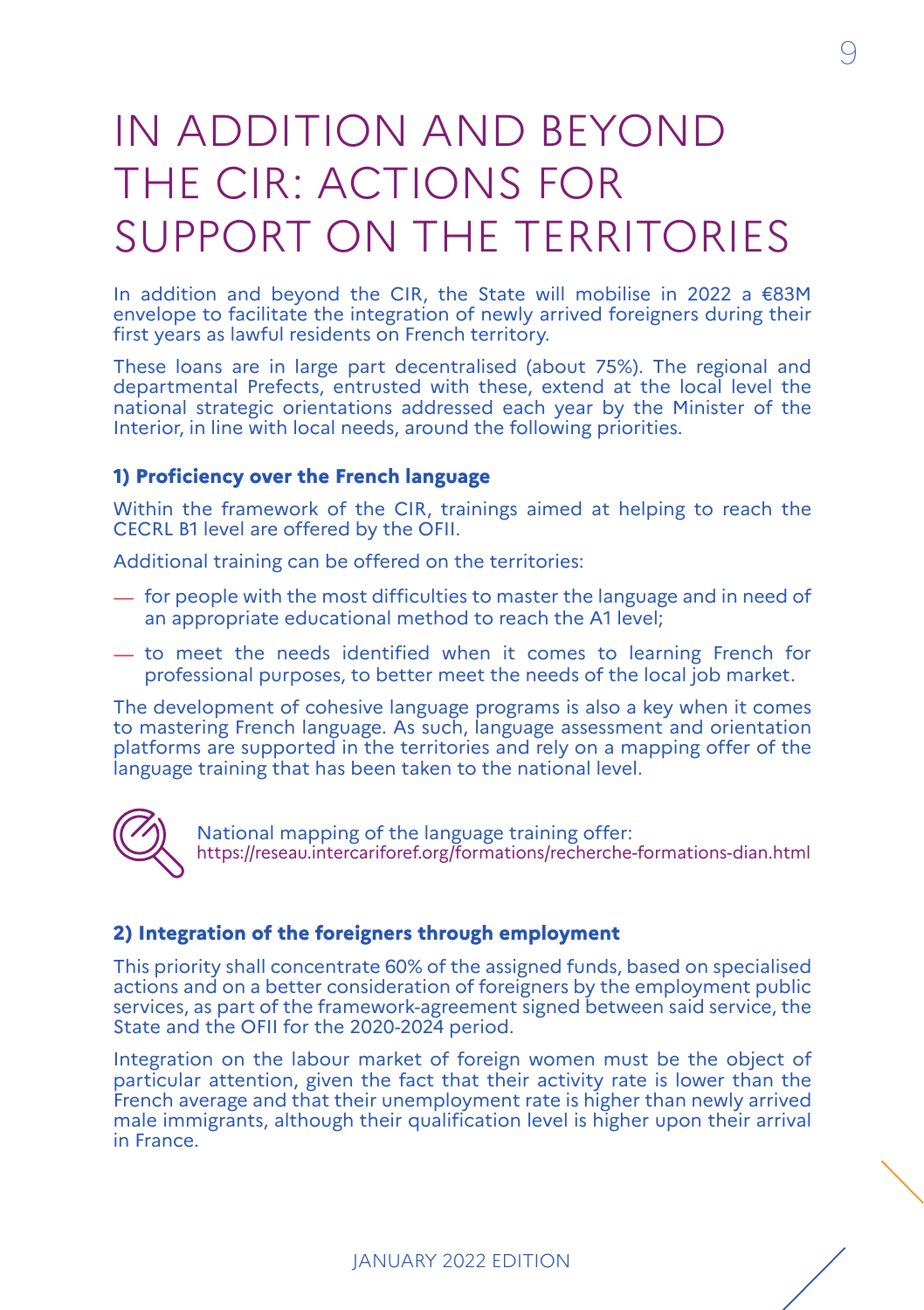The acknowledgement of the newly arrived foreigners' qualifications, diplomas and experiences is also central to combat the social and occupational downward mobilities that too often comes with immigration, and to better meet the needs of the French economy.

#### **3) Building a partnership with the territorial authorities**

Territorial authorities have key competencies in the fields of accommodation, social action and integration, health, mobility or even training, which are likely to support the integration of the foreigners on their territory. In line with the dynamic launched since 2019 by the Ministry of the

Interior and the interdepartmental delegation for the reception and integration of refugees (DIAIR), the "territoires d'intégration" (territories for integration), to which the State has given €10M in 2022, shall act as a leverage to facilitate the direct mobilisation of these competences by the authorities.



The reception and integration territorial contracts, signed between the authority or authorities concerned and the State, shall systematically include, when the signatory authority is competent, a clause regarding access to accommodation.

#### **4) Mobilising the local civil society**

Integration, as an approach in which everyone, foreigner as well as representative of the local civil society, meets the other person halfway, also requires to multiply the possibilities for foreigners and locals to meet.

As such, Prefects implement the Volont'R program, which allows, on the one hand, young foreigners to commit to a contract of civic service to bring their dynamism and their skills for missions of general interest, and on the other hand, young French citizens to commit for the integration of foreigners.

Mentoring actions are also promoted, for example the mechanism implemented on refugies.info to support and enable French people and refugees that might be interested to reach each other, while benefiting from the help of recognised associations.

The promoting of successful paths of integration and the provision of reference tools, including statistical tools, allows to make the perceptions more complete and to change the outlook on foreigners.

#### **5) Implementing a single desk dedicated to help those benefiting from international protection on their path towards employment and accommodation**

The overall and individual support program for refugees ("AGIR") aims at dedicating one single departmental desk for the integration of those benefiting from international protection ("BPI") via access to lasting employment and accommodation.

This program will gradually develop in 2022 (27 departments covered) and 2023, with the aim of covering the whole mainland territory in 2024. Additional adequated offers will also be implemented in the overseas departments.

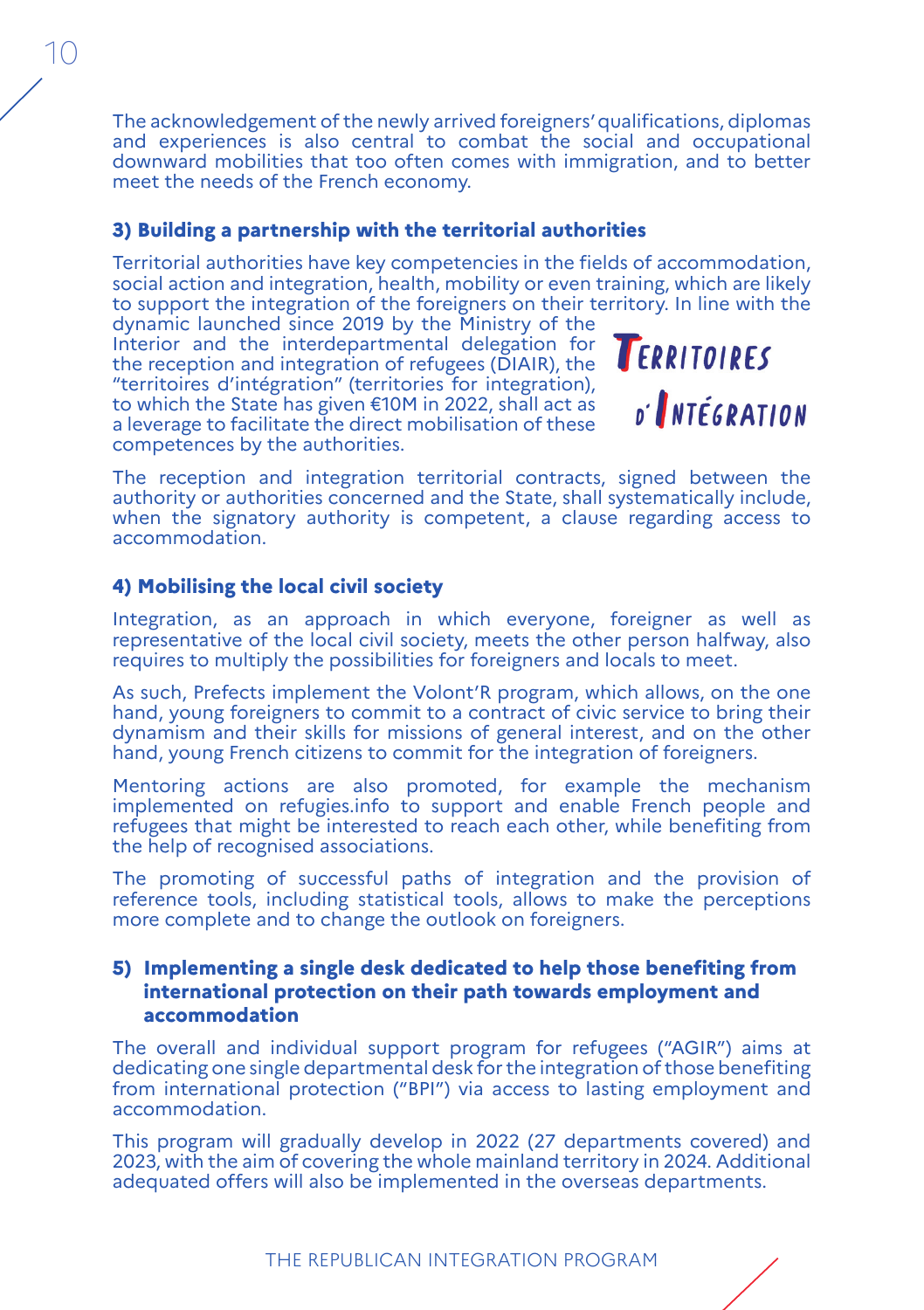The provider, AGIR, is in charge of building consistent integration pathways for the "BPI", using when needed common law and specialised integration mechanisms, for instance in the fields of training, of learning French for professional purposes or mental health. The provider will also support the Prefect and the decentralised State services in the coordination of the local integration policy, while also forming privileged partnerships with the local actors of the access to rights, employment and accommodation.

11

#### **6) Assessing the implemented actions**

The assessment of the implemented actions is particularly important to measure the effectiveness of the policy implemented and to make the adjustments that might be necessary: thereby, any action funded shall come with adequate indicators and be closely monitored, which will also allow to share experiences.